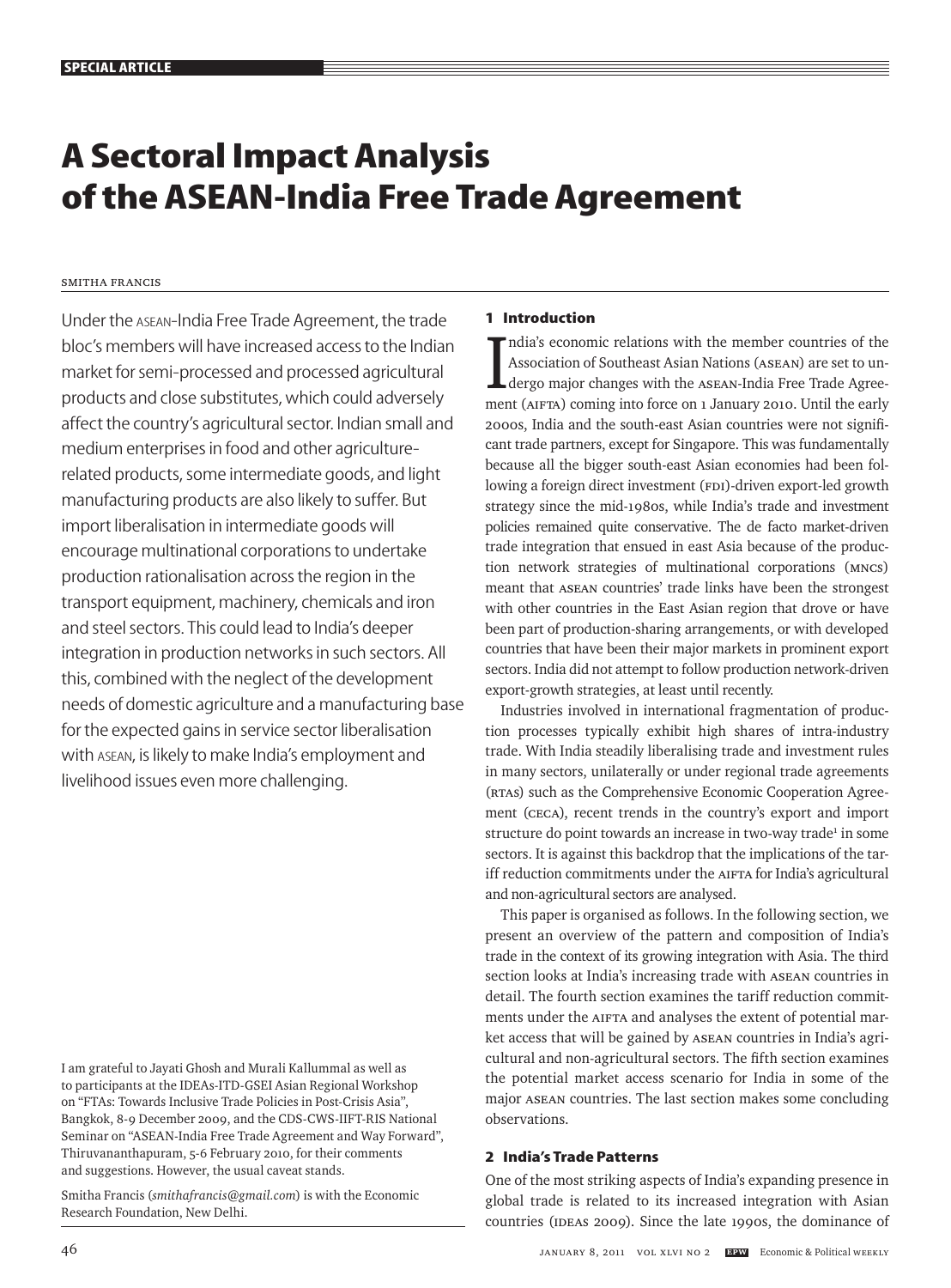developed countries in India's trade has slightly declined, but the share of Asian developing countries in its exports and imports has gone up significantly. However, this shift has been more marked in the case of imports. While the developed countries, despite a decline in their share over time, continue to remain more important as destinations for India's exports, the Asian developing countries have become increasingly important as sources of India's imports.<sup>2</sup> Along with increased trade with east Asia, including China and South Korea, followed by the United Arab Emirates (UAE) and Saudi Arabia, south-east Asia has played a major role in this changing trade pattern.

It is important to understand if these directional changes have been accompanied by any compositional changes. A comparison of the commodity composition of India's imports at the two-digit Harmonised System (HS) level between 1995 and 2008 (using United Nations Commodity trade statistics) does not show much change in the top six ranks. India's global imports in 1995 as well as during 2007-08 were dominated by petroleum and petroleum products; followed by pearls, precious stones, metals and coins (all referred to as gems and jewellery hereafter); non-electrical machinery; electrical machinery and parts; iron and steel; and organic chemicals. Their cumulative share, which constituted about 63% of India's global imports in 1995, went up to 71% in 2008. The increase in concentration was because of the increased shares of the petroleum sector, followed by gems and jewellery and electrical machinery. Four sectors that have become increasingly significant in India's global imports are ores, slag and ash; optical, photo, technical, and medical apparatus; articles of iron and steel; and ships, boats and other floating structures. Fertilisers; plastics and plastic products; animal and vegetable fats and oils; inorganic chemicals; and automobiles have continued to be important imports even though their relative shares have come down.

But there are more discernible changes when it comes to the composition of India's global exports. The gems and jewellery sector, which was earlier the largest exporter, has been pushed to the second rank by the dramatic rise in India's exports of petroleum and petroleum products after 2002. More importantly, traditional labour-intensive and natural resource-based sectors such as apparels; cotton; cereals; fish and crustaceans; coffee, tea and spices; and automobiles, which dominated India's exports during 1995-2002, have seen their relative shares fall. The major sectors that have become increasingly significant in India's exports to the world are iron and steel; organic chemicals; nonelectrical machinery; ores, slag and ash; electrical machinery and parts; and articles of iron and steel.

It is thus observed that there is a significant increase in twoway trade in several sectors. While in 2007 petroleum and products topped this list with a share of 50% in India's total trade in that year, the gems and jewellery sector continued to be the most significant non-oil sector with two-way trade. However, four other non-oil sectors – organic chemicals; electrical machinery; ores, slag and ash; and articles of iron and steel – show significant increases in two-way trade. Other sectors that remain important participants in two-way trade are non-electrical machinery; iron and steel; automobiles; and plastics and plastic products. In the

next section, we examine whether and to what extent growing trade with ASEAN has contributed to the increase in India's two-way global trade.

## **3 India's Trade with ASEAN**

While Singapore and Indonesia were the most important markets for India within ASEAN in 1995, Malaysia and Thailand became more relevant later on. But, by 2004, Singapore's share in Indian exports increased much faster and following the signing of the CECA in 2005, it increased to nearly 5% in 2008. On the other hand, the share of India's exports to Thailand declined after 2002 and has hovered around 1.1% despite the Early Harvest Programme (EHP) of the India-Thai FTA coming into force in 2004. In 2008, 10% of India's exports were absorbed by the ASEAN-5 countries (Singapore, Indonesia, Malaysia, Thailand and Vietnam).





When it comes to imports, India's total imports from ASEAN showed a steady rise until 2007. Singapore, followed by Malaysia, were the most important sources within ASEAN in 1995. But, by 2002, Indonesia too had become equally important, followed by Thailand. In 2008, however, it is interesting to note that there was a significant drop in the share of ASEAN in total imports because of the global recession that hit India's exports too. (There is a hint here that India's export growth is linked to the import supply from ASEAN.)

**Chart 2: ASEAN's Share in Indian Imports** (1995-2008)



Thus neither the Philippines nor the newer ASEAN members (Cambodia, Laos, Myanmar and Brunei Darussalam) have accounted for even a 1% share in India's exports or imports until now. Given that Vietnam's share in India's total trade with ASEAN also remains very low, we focus the rest of the detailed analysis in this paper on four ASEAN countries, Singapore, Malaysia, Indonesia and Thailand.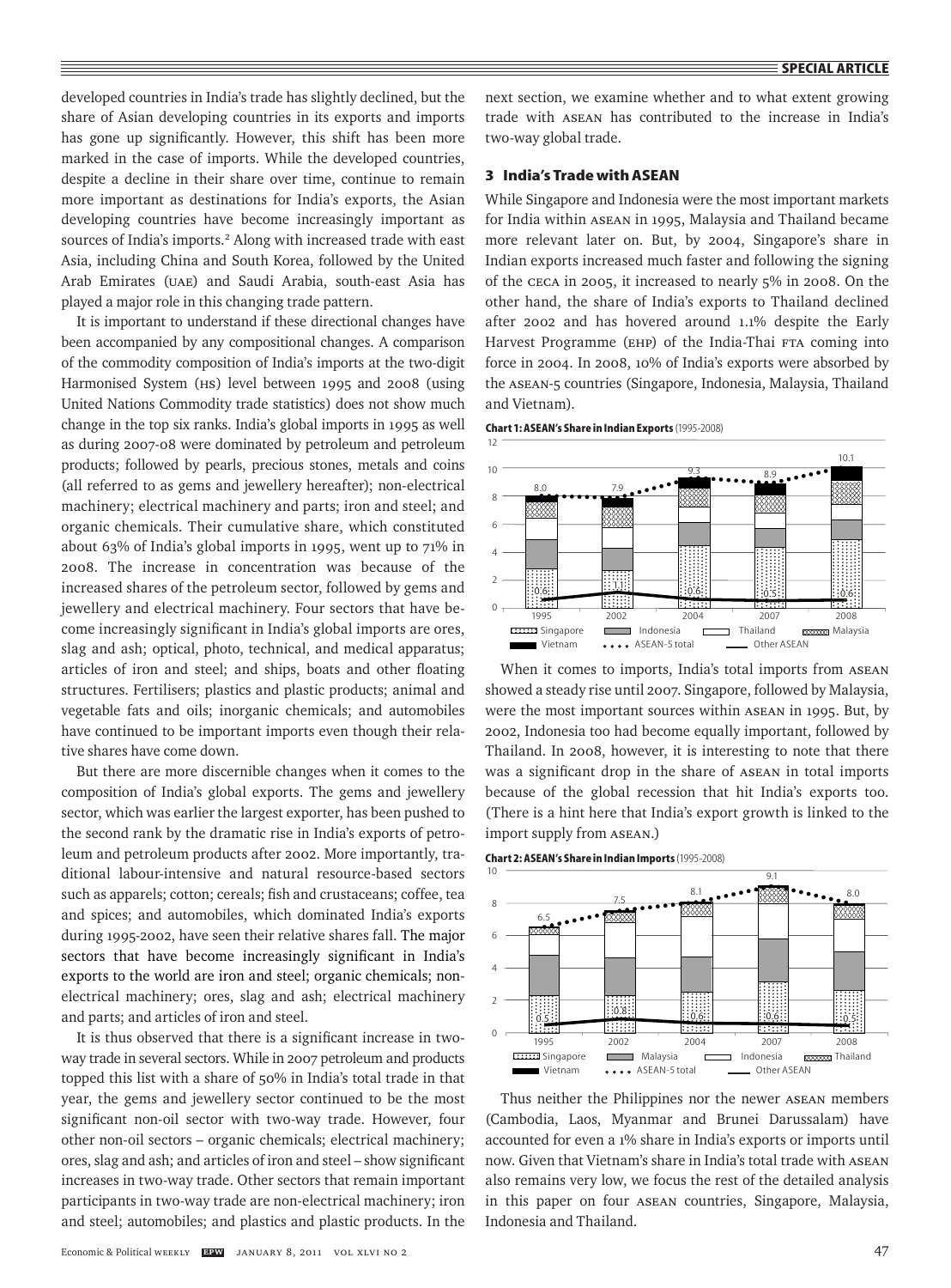# **SPECIAL ARTICLE**

# **Composition of India-ASEAN Bilateral Trade**

A country-by-country analysis of the bilateral trade between India and the four ASEAN countries shows that two-way trade has increased in 13 sectors. These are

- Mineral fuels, oils, distillation products, and the like
- Organic chemicals
- Miscellaneous chemical products
- Plastics and articles thereof
- Rubber and articles thereof
- Gems and jewellery
- Iron and steel
- Articles of iron and steel
- Copper and articles thereof
- Nuclear reactors, boilers, machinery, and the like
- Electrical, electronic equipment
- Vehicles other than railway, tramway (transport equipment)
- Optical, photo, technical, medical apparatus, and the like.

While a detailed analysis of India's bilateral trade with each of these four countries at the six-digit product level is called for to understand the dynamics of this increased two-way trade, there is preliminary evidence pointing to the country's increased integration in the regional and global production networks centred on ASEAN.

The most fundamental aspect about ASEAN-5's export growth has been integration in global production networks driven by FDI, which has led to most of these developing countries achieving export-led growth. The patterns of manufacturing sector production in most of these countries have been highly dependent on the networks put in place by MNCs, which have been able to base parts of their production processes in different countries across the region based on the availability of skills and resources required for particular stages of production along the value chain. ASEAN has been the most important production base for not only Japanese but also US and European multinational firms, which have invested and organised production and procurement networks in ASEAN for half a century. Firms from South Korea and Taiwan have also built production networks across the region since the late 1980s. But liberalisation of trade and investment regimes as part of RTAs obviates the need for MNCs to maintain horizontal national operations. That is, RTAs enable MNCs to restructure their operations by assigning the responsibility for serving specific regional or even global markets in particular product lines to certain affiliates in particular countries.

It has been observed that the implementation of the Indo-Thai bilateral FTA in terms of the EHP<sup>3</sup> led to significant industrial restructuring in the operations of not only Japanese corporations, but also South Korean and Indian MNCs. For instance, Toyota was reportedly restructuring its operations in Thailand and India, under which some models of vehicles would be sourced from Thailand for the Indian market and gear boxes exported to Thailand from India. A similar restructuring was on in Sony's operations in India and Thailand. On the other side, Hyundai was making India a regional and global hub for compact cars and was to source them from here. Honda, which has built up a sizeable capacity in India for two-wheeler production, might use it as a regional base for them while sourcing some models of cars from Thailand.4 Some Indian companies are also developing their regional production networks across the region. Indian companies are looking at Thailand as an important investment destination both for its domestic market and as a gateway to the other ASEAN countries. Tata Motors, Tata Consultancy, Mittal Group, Tata Steel and Satyam Computers are among the major Indian players in Thailand.

Thus there is evidence that the bilateral FTA between India and Thailand has led to some production restructuring by both Indian and east Asian MNCs. As a result, FDI-led trade integration is emerging between India and Thailand. The India-Thai FTA's EHP has thus had a major impact in changing the composition of bilateral trade between India and Thailand.5 While India had maintained a trade surplus vis-à-vis Thailand continuously during 1995-2004, with the growth in Thailand's exports to India, this turned into a trade deficit in 2005.

| Table 1: India's Balance of Trade with ASEAN Countries (1995-2008) |  |
|--------------------------------------------------------------------|--|
|--------------------------------------------------------------------|--|

|                 | 1995       | 2002       | 2005                   | 2007         | 2008        |
|-----------------|------------|------------|------------------------|--------------|-------------|
| Singapore       | 45539648   | 46702802   | 2268138861             | -511539121   | 549148919   |
| Indonesia       | 200309632  |            | -493638139 -1628883124 | -2962150526  | -3772023546 |
| Thailand        | 302173888  | 376096016  | -137330317             | -519030433   | -659510877  |
| Malaysia        | -504867872 | -587717021 | -1292221631            | -3875304111  | -4426981879 |
| Vietnam         | 108531524  | 276387711  | 506087181              | 1088343224   | 1441001979  |
| ASEAN-5 total   | 151686820  | -382168631 | -284209030             | -6779680967  | -6868365404 |
| Philippines     | 122372084  | 334534384  | 278913633              | 397876338    | 527385929   |
| Myanmar         | -131904784 | -278917149 | -371915476             | -646309902   | -668933953  |
| Cambodia        | 1790727    | 16285468   | 20925586               | 43581583     | 49583266    |
| Brunei          |            |            |                        |              |             |
| Darussalam      | 7184134    | 4334774    | 3562881                | $-225279286$ | -308706847  |
| Lao People's DR | Na         | Na         | Na                     | Na           | Na          |
| Other ASEAN     | -557839    | 76237477   | -68513376              | -430131267   | -400671605  |
|                 | $\cdots$   |            |                        |              |             |

Na = not applicable.

Among the ASEAN countries, India has maintained a trade deficit in most years with Indonesia, Malaysia and Myanmar, and with Thailand more recently. India has run a trade surplus with Singapore, Vietnam, Cambodia and the Philippines. However, India's overall trade balance with the ASEAN-10 is significantly negative. Given this backdrop, we examine the implications of India's tariff reduction commitments under the AIFTA in the following section.

# **4 The ASEAN-India FTA in Goods**

#### **Main Features of Tariff Reduction Commitments**

The AIFTA provides for a phased reduction of import duties on Indian and ASEAN member countries' agricultural and non-agricultural goods between January 2010 and January 2016. These duties will come down from the most favoured nation (MFN) tariff rates applied in 2007. India, Indonesia, Malaysia, Singapore, Thailand and Brunei Darussalam have to eliminate tariffs by 2013 for the products listed under Normal Track-1 (NT-1), and by 2016, for Normal Track-2 (NT-2) products. The deadlines for bilateral duty elimination for India and the Philippines are 2018 and 2019 respectively. Apart from a Sensitive Track, there is a list of Special Products, for which tariffs will be reduced at a much slower pace than the Normal Track and Sensitive Track. There is also an Exclusion List of products for which no tariff reduction commitments have been made.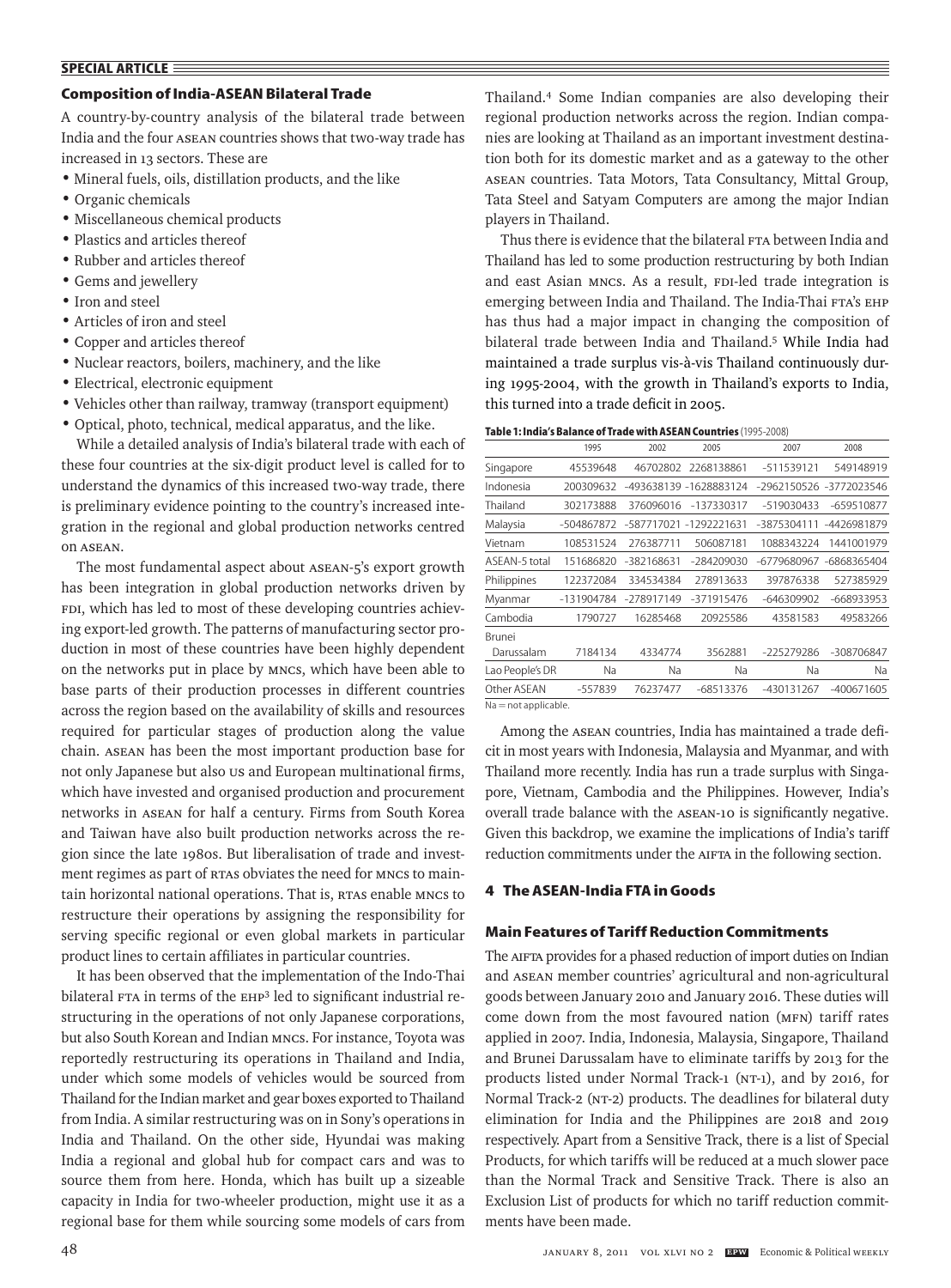With the signing of the AIFTA, India is committed to reduce or eliminate tariffs on more than 89% of all its agricultural, marine and manufactured goods. Nearly 70% of India's tariff lines fall under Normal Track-1, for which tariffs decline to zero by 2013. Nearly 9% of India's tariff lines fall under Normal Track-2, for which tariffs drop to zero by 2016. The 496 products excluded from tariff reduction commitments and included in the Exclusion List constitute 9.8% of India's total tariff lines, while 11.1% of its total tariff lines come under the Sensitive Track. Special Products constitute just 0.1% of its total tariff lines. Evidently, the vast majority of products come under the lists for tariff rate eliminations by 2013 or 2016.

In the following sections, we examine the implications of the tariff reduction commitments undertaken by India on its agricultural and manufacturing sectors by analysing the nature of tariff reductions under different categories.

### **Impact on the Agricultural Sector**

Of the 722 six-digit tariff lines coming under the agricultural sector (HS 1-24, including fisheries), 402 products fall under the Normal Track with tariffs to be reduced to zero by 2013 or 2016; 14 are in the Sensitive Track; five are Special Products; and 301 are in the Exclusion List.

# **Analysis of India's Sensitive Track, Special Products and Exclusion List**

In the Sensitive Track, India has to bring down tariffs on products with applied MFN tariffs above 5% to 5% by 2016. Applied MFN tariffs can be maintained at 5% for only 50 tariff lines. Tariffs for the remaining products with applied MFN at 5% had to be reduced to 4.5% in January 2010, which will be further reduced to 4% by 2016. Applied MFN tariffs on 4% of the products in the Sensitive Track will drop to zero by 2019.

It is observed that of the 14 agricultural products (HS 1-24) in the Sensitive Track, as many as 13 had 2007 MFN applied rates at an average of 30%. Even if the government plans to maintain the tariffs on all 14 products at 5% or 4%, it is clear that the AIFTA involves high tariff reductions, given that their applied MFN level in 2007 averaged about 30%. It is also relevant to consider the nonagricultural products under the Sensitive Track. Apart from product lines in the automobile sector with the highest 2007 applied tariff of 32.5%, there are several other manufacturing sectors, including organic chemicals; plastic products; rubber products; machinery and electrical machineries; textiles; and footwear and parts, whose 2007 applied MFN rates ranged from 7% to 25%. In the entire Sensitive List, only "residue of food and animal fodder" (HS 23) had its 2007 applied MFN tariff at 5%. So all the remaining tariffs have to be brought down to 5% by 2016. It is clear that with 563 tariff lines under the Sensitive Track, this implies quite a significant tariff reduction across a wide range of products. Many of these will be further brought down to zero by 2019 and tariffs on only 50 lines will be maintained at 5%.

Next we consider India's Special Products, which are crude palm oil (CPO; applied MFN 80%); refined palm oil (RPO; 90%), coffee (100%), black tea (100%); and pepper (70%). The initial tariff drop for these five products was in the range of only 3% to 5% in January 2010. However, by 2014, they will fall by 20%, 20%, 25%, 25% and 10%, respectively. By 31 December 2019, the rates will be 37.5%, 45%, 45%, 45% and 50%.





**Base rate 2010 2013 2015 2018 31.12.2019** Source: Based on India's schedule of commitments to ASEAN-4 and Cambodia, Laos, Myanmar and with the result that the final 2019 tariff rates for both stand at 45%. The two lines therefore merge. Vietnam (CLMV).

It is evident that this involves significant tariff reduction and implies a significant increase in market access for animal and vegetable oils and fats (HS 15) and coffee, tea, maté and spices (HS 9), of which Indonesia, Malaysia and Vietnam are already significant exporters to India. In 2008, India imported 67% of its total global imports of animal and vegetable oils and fats from Indonesia, followed by about 15% from Malaysia. As for coffee, tea, maté and spices, Indonesia provided nearly 21% and Vietnam 13% of India's total imports in these two segments in 2008. Thus, under the AIFTA, Indian farmers are likely to encounter significantly increased volumes of imports in the domestic market. It should also be noted that whenever applied tariff rates in a particular year are lower than the preferential tariffs under the AIFTA, the lower tariffs will apply. So having these products listed as Special Products under the AIFTA will not be sufficient to protect them in the future if India chooses to reduce tariff rates at the MFN level.

India's Exclusion List contains some of the agricultural products of livelihood concern. These are coconut; cotton; milk/dairy products; wheat; paddy/rice; sugar cane; apples; and the like. However, as is known, having a product on the Exclusion List does not mean that it will be protected. Local producers could face increased competition from cheaper imports that substitute for locally grown agricultural products and other products included in the Exclusion List. Several agricultural crops could also face increased demand and price uncertainties because many semi-processed or processed versions of these crops are not on the Exclusion List. Tariffs for many agricultural products (listed under HS 1-24) do drop to zero under the Normal Track by 2013 or 2016, as we will see in the following section. The reduced demand for local agricultural produce that all these imply will hit domestic farmers.

# **Bad News for Farmers**

Tariff reduction and its elimination under the AIFTA will not only disrupt farmers' domestic markets, but also reduce their bargaining power and lead to a fall in domestic prices because of the increased supply of agricultural and related semi-processed (and processed) products. Further, it should be noted that even while utilising safeguard provisions under the FTA, tariffs cannot be raised above the levels scheduled in it. This means that India will have the right to raise tariffs with ASEAN only to the highest level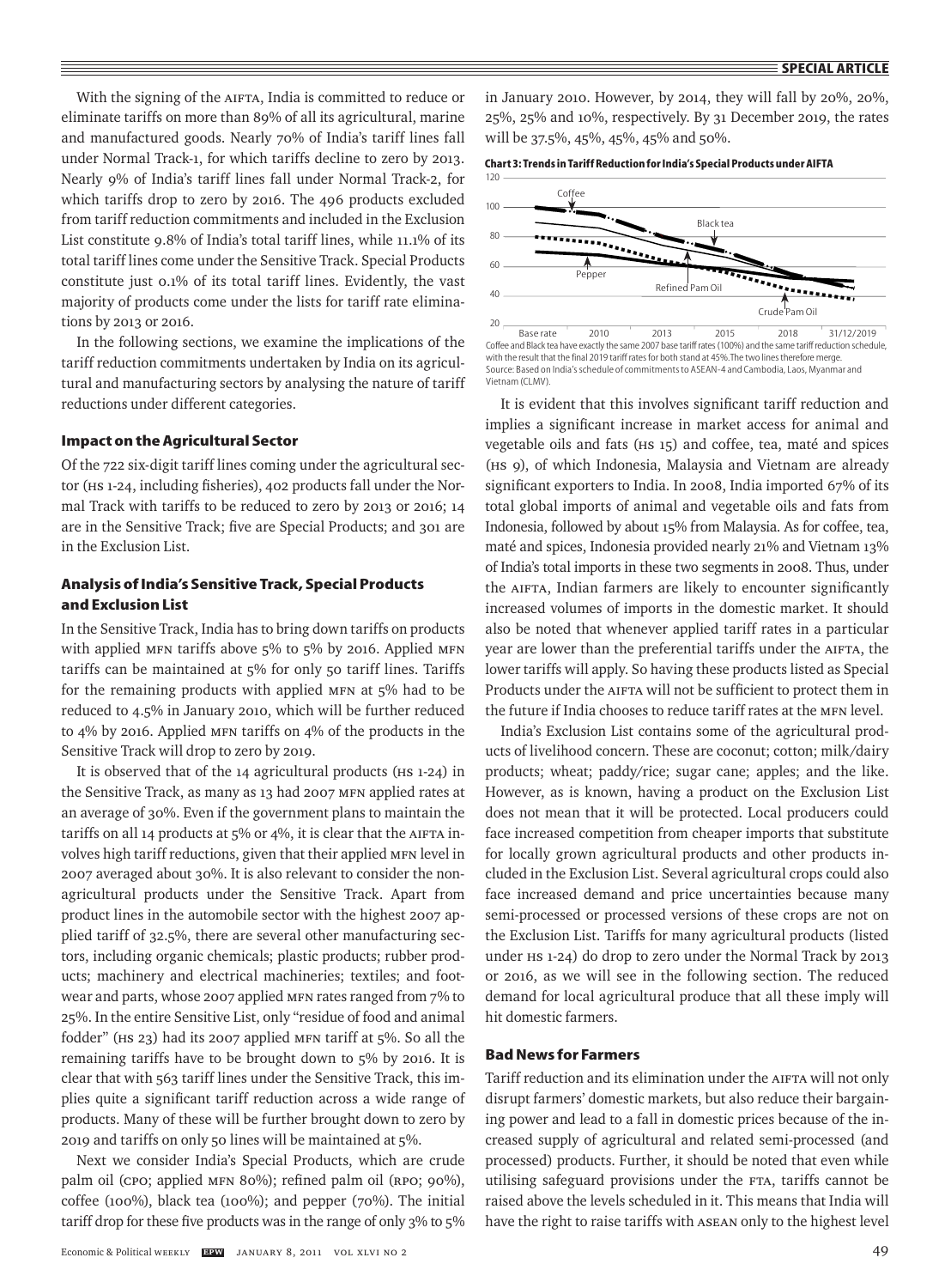### **SPECIAL ARTICLE**

that it is committed to in the agreement. With tariffs dropping to zero in most cases, this becomes meaningless. Therefore India's commitments under the AIFTA are likely to have a significant negative impact on livelihoods and food security across several segments of the rural population in the country.

According to Viswanathan and Shah (2008),<sup>6</sup> the launching of trade reforms and liberalisation policies in the post-World Trade Organisation (WTO) context has already seriously affected the Indian plantation sector in general and tea and rubber production in particular. One of the most explicit effects of the trade reforms has been the emergence of market uncertainties, leading to high volatility or a steep fall in the international and domestic prices of commodities due to the removal or dilution in tariff and nontariff trade barriers. The extent of decline in prices and their instability have both been the highest for rubber and tea, which have had adverse effects on production. In the case of rubber, liberal trade policies have resulted in the removal of quantitative restrictions (QRs), which in turn enabled manufacturers of rubber products to directly import rubber through duty-free channels (as an incentive for exporting rubber products). The coping mechanisms adopted by the tea and rubber planting communities (medium and large tea planters and small rubber producers) have included cost-saving and labour-displacing measures such as diluting or even discarding scientifically recommended agro-management practices; labour retrenchments; lockouts; and resistance to routine tripartite wage negotiations. A large number of medium- and small-scale tea estates have closed in the major tea-growing regions of India due to the crisis and troubled labour relations. This has severely affected the livelihoods of labourers and their dependent communities, as there has been a slump in employment, non-payment of wage and non-wage benefits, and the disappearance of other social security measures.

The experiences of other countries indicate that the adjustment of farmers to trade liberalisation has had a negative impact on their livelihoods and income levels. It is believed that trade liberalisation will help boost international agricultural trade and automatically pressure farmers and entrepreneurs to adjust themselves more efficiently to international competition. But, as Prachason (2009) has argued in the case of Thailand, in reality, adjustment often means continuing to grow the same crops at a disadvantage because they are a part of farmers' lives and these very crops provided them and their families with basic needs and some level of luxury for years. For other farmers, adjustment means joining companies in contract farming. Livelihood concerns could drive farmers towards becoming a part of vertically integrated agri-commodity value chains through contract farming. Contract farming may be favourable for farmers if contracts are negotiated on an equal footing and there is a mechanism to regulate and control unfair practices. But experiences in developed and developing countries have shown that farmers usually end up in a disadvantageous position on both the production and marketing sides.7

Further, as Francis and Kallummal (2009) have argued, liberalisation of FDI norms, which brings in MNCs into the value chain of food products (including distribution services), may serve to exacerbate the difficulties faced by small farmers in developing countries. It has been observed that foreign investment and trade liberalisation, together with technological changes, have led to MNCs becoming dominant in the entire chain of agricultural production and distribution, comprising farmers, fuel companies, fertiliser and chemical companies, seed companies, machinery companies, grain companies, packers and processors, and retailers. It is therefore the balance of market power between farmers and corporations that is the primary determinant of the distribution of profits within the agri-food production chain. This leads to a disconnect between gross farm revenue and net farm income.<sup>8</sup>

The various channels of interaction between financial liberalisation and trade liberalisation in the agricultural sector, and the current trends in change of ownership patterns in farm input industries and related service sectors such as wholesale and retail distribution are disturbing. Combined with the drift towards heightened integration in the agricultural products value chain, all this could lead to significant loss of income for farmers as well as a decline in their food security. The integration of India's urban and even small-town food markets, which are already linked to the international economy through the ongoing penetration of transnational companies (global or regional) with the liberalisation of multi-brand retail, will further increase with trade liberalisation under the AIFTA. This will be enabled by the processes of consolidation and multinationalisation occurring in the case of fast-food chains as well as in second-stage processing (defined as processed food products for final consumers, such as yogurts and cheese, breads and noodles), facilitated through liberalised trade in food products through ASEAN countries. It is important to note that apart from being integrated with Japanese and US food-producing MNCs by hosting their production facilities, ASEAN has also signed FTAs with Australia and New Zealand, who are major producers and exporters of milk products. The AIFTA will push India into getting deeply integrated in the international food production and marketing chains. Drawing from the experiences in other countries (Francis and Kallummal 2009), this portends adverse consequences for many segments of the Indian farming community.

# **Increased Market Access for ASEAN's Manufacturing Sector**

In this section, we examine the extent of India's tariff reductions under Normal Track-1 and Normal Track-2. We first consider all those sectors in which India's imports from any of the ASEAN-5 countries contributed to at least a 5% share in total imports in those sectors in that year. India typically maintained relatively high tariff rates in agricultural products listed under HS 1-24 (Table 2, p 51). An analysis of India's tariff reduction commitments under Normal Track-1 shows that the immediate drop in tariffs (that is, in January 2010) across the nine agricultural sectors was on average only 5 percentage points. However, by January 2013, which is just three years away, average tariffs in all these sectors will drop to zero, from as high an average as 29%.

Given that ASEAN countries are already significant exporters to India in several of these sectors, the AIFTA will increase their market access in India significantly for agricultural products, as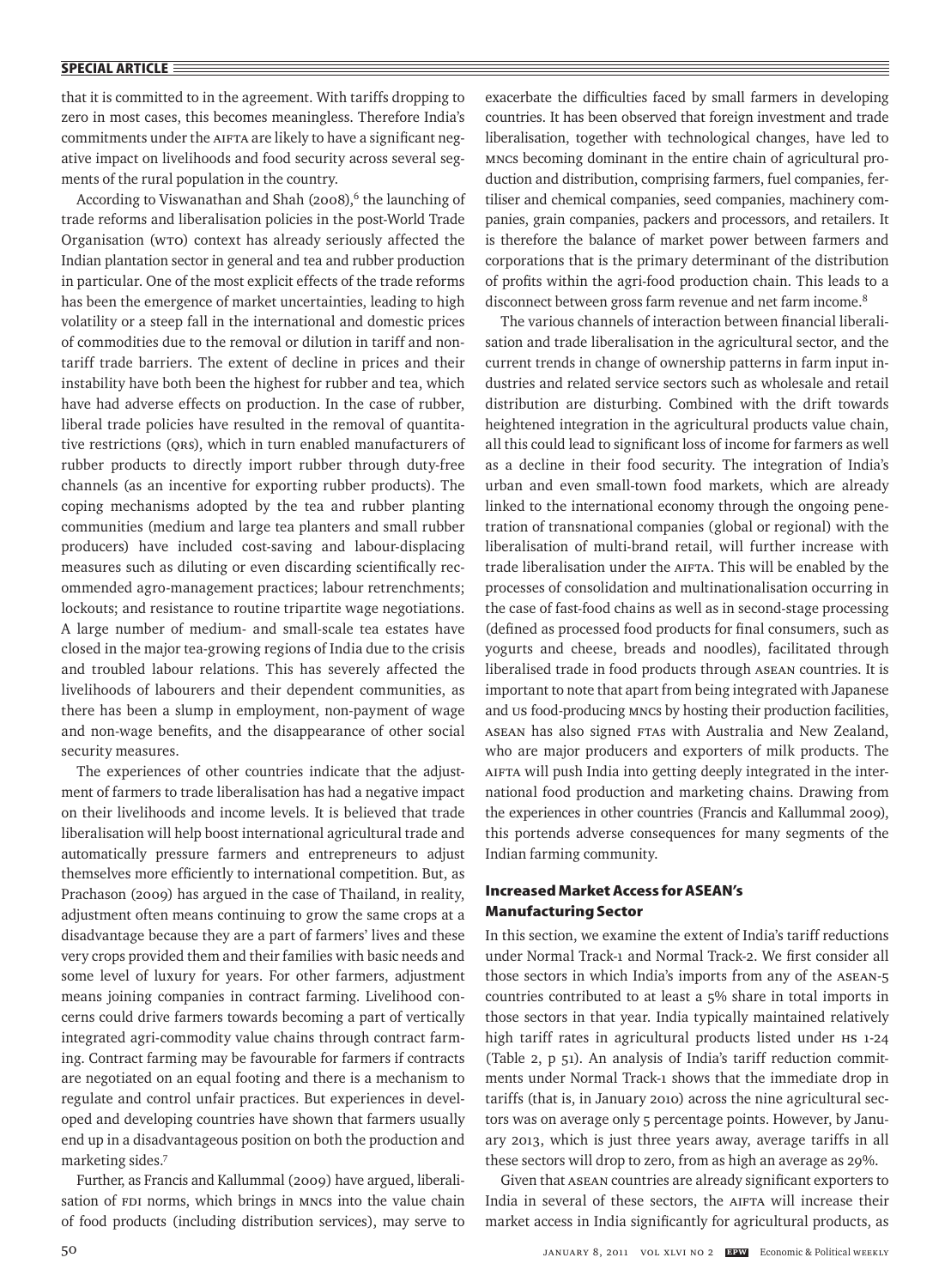#### **Table 2: India's Tariff Reduction Scenario in Major Agricultural Sectors under Normal Track-1**

| <b>HS Chapter Description</b>                            | 2007    | Drop in   | Average          |
|----------------------------------------------------------|---------|-----------|------------------|
|                                                          | Average | Tariff by | Preferential     |
|                                                          | MFN (%) | 2010      | <b>Tariff</b> in |
|                                                          |         | (% Point) | 2013 (%)         |
| Meat and edible meat offal                               | 30.0    | 5.0       | 0.0              |
| Products of animal origin, nesoi                         | 28.7    | 4.8       | 0.0              |
| Edible fruit, nuts, peel of citrus fruit, melons         | 27.4    | 4.5       | 0.0              |
| Coffee, tea, mate and spices                             | 30.0    | 5.0       | 0.0              |
| Lac, gums, resins, vegetable saps and extracts, nesoi    | 27.0    | 4.5       | 0.0              |
| Vegetable plaiting materials, vegetable products, nesoi  | 30.0    | 5.0       | 0.0              |
| Animal, vegetable fats and oils, cleavage products, etc. | 31.0    | 6.3       | 0.0              |
| Miscellaneous edible preparations                        | 30.0    | 5.0       | 0.0              |
| Residues, wastes of food industry, animal fodder         | 29.1    | 5.0       | 0.0              |
| Average for the above nine agricultural sectors          | 29.2    | 5.0       | 0.0              |

These are sectors in which India's imports from any of the ASEAN-5 countries constituted at least a 5% share in total imports from the world in 2007.

Nesoi = Not elsewhere specified or included.

Source: Author's calculation based on India's AIFTA tariff reduction schedule to ASEAN-5 and CLMV.

well as semi-processed and processed agricultural products. This is true of

• Meat and edible meat offal.

• Edible fruits and nuts (such as pears, plums, peaches, strawberries, kiwi fruits, pomegranates, and avocados; citrus fruit peels, and walnuts, hazel nuts, pistachios, and so on).

- Maté, cinnamon, cassia, and the like.
- Lac, gums, vegetable extracts.
- Olive oil, as well as animal fats and oils.

• Miscellaneous edible preparations (such as yeasts, baking powders, soya sauce, tomato ketchup, mustard flour, curry paste, ice creams, protein concentrates, and the like).

• Meat meals and pellets, maize bran, wheat bran, residues of starch, and dog or cat food, and the like.

Tables 3 and 5 show the tariff reduction scenarios for major agricultural and non-agricultural sectors where tariffs will drop to zero by 2016 under Normal Track-2 (from an average 30% in 2007). It is seen in Table 3 that the tariff rates on a set of 10 agricultural products – such as apples, cardamom and saffron, rye flour, fractions of animal fats and oils, and waxes – will drop significantly by 2013 and become zero by 2016.

There are other food products-related sectors such as sugars and sugar confectionaries; cocoa and cocoa preparations; cereal; flour; starch; and milk preparations and products that might witness a surge in imports under Normal Track-1 liberalisation even though they are not currently imported by India in a major way from ASEAN. Food preparations using cucumbers and gherkins; olives; mangoes; groundnuts; and cashew nuts (roasted, salted, and the like), and fruit juices from grapes; mangoes; pineapples; apples, and the like (all coming under HS 20) are another set of agricultural-related products that is likely to see an increase in imports from ASEAN.

As already argued, duty-free trade in these semi-processed products (by either 2013 or 2016) will serve as a major incentive for agro-processing units to import them directly from ASEAN than to source them locally. In addition, there will be an increased supply of processed foods. This is likely to have some impact on small and medium enterprises (SMEs) in the Indian food products industry. Further, both the reduced demand for local agricultural products because of the availability of imported semi-processed products and the increase in imports of close substitutes to domestic produce may lead to a fall in the prices of local crops and other produce, including livestock. This will have negative impacts on farm employment and livelihoods.

Next we consider the non-agricultural sectors under Normal Track-1, in which imports from any of the ASEAN-5 countries constituted at least a 5% share in India's total imports from the world in 2007. It is observed that manmade staple fibres; furniture, lighting and prefabricated buildings; musical instruments and parts; rubber and rubber products; and wood and wood products were the sectors with the highest average MFN tariff rates in 2007 (10%). As seen in Table 4, once again, while the immediate drop in tariffs with the AIFTA coming into force in January 2010 was not drastic, by 2013 all these tariffs will become zero.

In addition, sectors such as pulp of wood; fibrous cellulose material, and the like; tin and articles thereof; printed books, newspapers, and the like; and ores, slag and ash are also likely to experience an increase in imports from ASEAN.

Therefore, Indian SMEs in agriculture-related products and food products; intermediate goods such as manmade staple fibres; and light manufacturing products such as furniture, lighting and prefabricated buildings; musical instruments and parts; rubber and rubber products; and wood and wood products are likely to be adversely affected by the much greater market access the ASEAN economies will gain due to tariff liberalisation under Normal Tracks 1 and 2.

Let us now consider the sectors that are significant in two-way trade between India and individual ASEAN-5 countries.

#### **Table 3: India's Tariff Reduction Scenario in Major Agricultural Sectors under Normal Track-2**

| <b>HS Chapter Description</b>                                                                              | 2007<br>Average<br>MFN (%) | Drop in Tariff<br>by 2010<br>(% Point) | Drop in Tariff<br>by 2013<br>(% Point) |
|------------------------------------------------------------------------------------------------------------|----------------------------|----------------------------------------|----------------------------------------|
| Edible fruit, nuts, peel of citrus fruit, melons (apples)                                                  | 30.0                       | 5.0                                    | 19.0                                   |
| Coffee, tea, mate and spices<br>(cardamom and saffron)                                                     | 30.0                       | 5.0                                    | 19.0                                   |
| Milling products, malt, starches, insulin,<br>wheat gluten (rye flour)                                     | 30.0                       | 5.0                                    | 19.0                                   |
| Animal, vegetable fats and oils, cleavage products<br>(Fractions of animal fats and oils and animal waxes) | 37.0                       | 13.4                                   | 27.0                                   |
| Average for the above four sectors                                                                         | 31.8                       | 7.1                                    | 21.0                                   |
| These are sectors in which India's imports from any of the ASEAN-5 countries constituted at least          |                            |                                        |                                        |

a 5% share in total imports from the world in 2007. Source: Author's calculation based on India's AIFTA tariff reduction schedule to ASEAN-5 and CLMV.

#### **Table 4: India's Tariff Reduction Scenario in Major Non-Agricultural Sectors under Normal Track-1**

| unuci nviinai navri                                   |                            |                                        |                                               |
|-------------------------------------------------------|----------------------------|----------------------------------------|-----------------------------------------------|
| <b>HS Chapter Description</b>                         | 2007<br>Average<br>MFN (%) | Drop in Tariff<br>by 2010<br>(% Point) | Average<br>Preferential<br>Tariff in 2013 (%) |
| Ores, slag and ash                                    | 3.3                        | 0.5                                    | 0.0                                           |
| Rubber and articles thereof                           | 9.4                        | 2.3                                    | 0.0                                           |
| Wood and articles of wood, wood charcoal              | 9.0                        | 2.2                                    | 0.0                                           |
| Pulp of wood, fibrous cellulose material, waste, etc. | 5.5                        | 1.2                                    | 0.0                                           |
| Printed books, newspapers, pictures, etc.             | 4.7                        | 1.2                                    | 0.0                                           |
| Manmade staple fibres                                 | 10.0                       | 2.5                                    | 0.0                                           |
| Tin and articles thereof                              | 6.0                        | 1.3                                    | 0.0                                           |
| Musical instruments, parts and accessories            | 10.0                       | 2.5                                    | 0.0                                           |
| Furniture, lighting, signs, prefabricated buildings   | 10.0                       | 2.5                                    | 0.0                                           |
| Average for the above nine non-agricultural sectors   | 7.5                        | 1.8                                    | 0.0                                           |

These are sectors in which India's imports from any of the ASEAN-5 countries constituted at least a 5% share in total imports from the world in 2007.

Source: Author's calculation based on India's AIFTA tariff reduction schedule to ASEAN-5 and CLMV.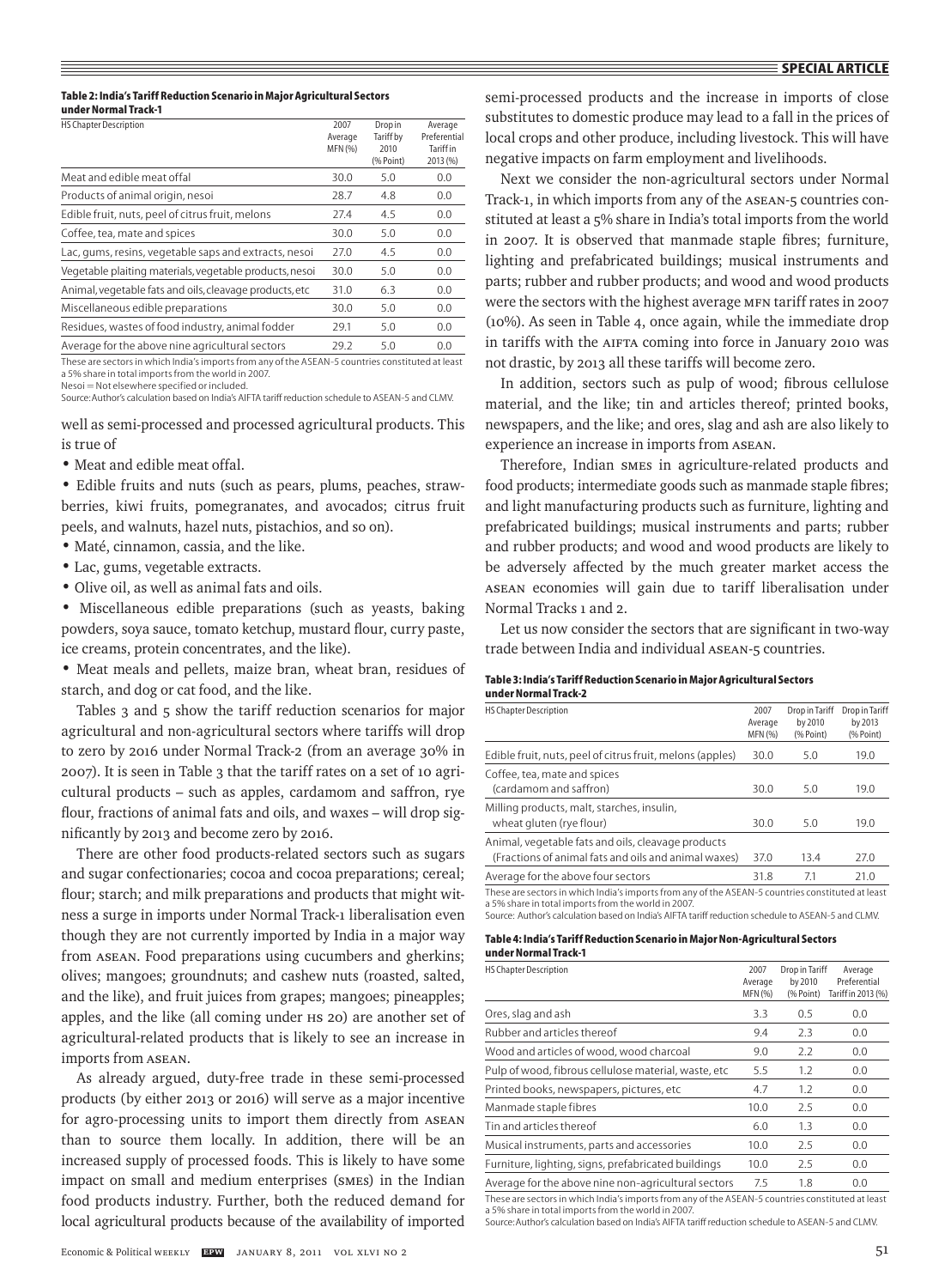#### **Table 5: India's Tariff Reduction Scenario in Major Non-Agricultural Sectors under Normal Track-2**

| <b>HS Chapter Description</b>                        | 2007<br>Average<br>MFN (%) | Drop in Tariff<br>by 2010<br>(% Point) | Drop in Tariff<br>by 2013<br>(% Point) |
|------------------------------------------------------|----------------------------|----------------------------------------|----------------------------------------|
| Rubber and articles thereof                          | 10.0                       | 2.5                                    | 7.0                                    |
| Wood and articles of wood, wood charcoal             | 10.0                       | 2.5                                    | 7.0                                    |
| Pulp of wood, fibrous cellulose material, waste, etc | 10.0                       | 2.5                                    | 7.0                                    |
| Manmade staple fibres                                | 10.0                       | 25                                     | 7.0                                    |
| Furniture, lighting, signs, prefabricated buildings  | 10.0                       | 2.5                                    | 7.0                                    |
| Average for the above five sectors                   | 10.0                       | 25                                     | 7.0                                    |

These are sectors in which India's imports from any of the ASEAN-5 countries constituted at least a 5% share in total imports from the world in 2007.

Source: Author's calculation based on India's AIFTA tariff reduction schedule to ASEAN-5 and CLMV.

| Table 6: India's Tariff Reduction Scenario in Major Sectors Involved in |
|-------------------------------------------------------------------------|
| Two-way Trade with ASEAN                                                |

| <b>MFN 2007</b> |        |         | Drop by 2013                                                                                                                                                                                                                                            |  |
|-----------------|--------|---------|---------------------------------------------------------------------------------------------------------------------------------------------------------------------------------------------------------------------------------------------------------|--|
|                 | $NT-I$ | $NT-II$ | $NT-2$                                                                                                                                                                                                                                                  |  |
| 8.5             | 2.1    |         |                                                                                                                                                                                                                                                         |  |
| 7.1             | 2.3    | 2.5     | 5.5                                                                                                                                                                                                                                                     |  |
| 8.8             | 2.5    | 2.5     | 7.0                                                                                                                                                                                                                                                     |  |
| 7.5             | 2.5    | 2.3     | 5.9                                                                                                                                                                                                                                                     |  |
| 9.4             | 2.3    | 2.5     | 7.0                                                                                                                                                                                                                                                     |  |
| 9.2             | 2.3    |         |                                                                                                                                                                                                                                                         |  |
| 10.0            | 2.5    |         |                                                                                                                                                                                                                                                         |  |
| 10.0            | 2.5    |         |                                                                                                                                                                                                                                                         |  |
| 6.5             | 1.5    | 1.8     | 5.0                                                                                                                                                                                                                                                     |  |
| 7.0             | 2.3    | 2.4     | 5.5                                                                                                                                                                                                                                                     |  |
| 6.1             | 1.7    | 2.5     | 6.5                                                                                                                                                                                                                                                     |  |
| 17.0            | 7.9    | 2.5     | 7.0                                                                                                                                                                                                                                                     |  |
|                 |        |         |                                                                                                                                                                                                                                                         |  |
| 7.3             | 2.1    | 2.5     | 5.8                                                                                                                                                                                                                                                     |  |
|                 |        |         | Drop by 2010<br>$\mathcal{C}$ . And $\mathcal{C}$ , the contract of the contract of the contract of the contract of the contract of the contract of the contract of the contract of the contract of the contract of the contract of the contract of the |  |

Source: Author's calculation based on India's AIFTA tariff reduction schedule to ASEAN-5 and CLMV.

It can be seen from Table 6 that India's tariff reductions under Normal Track-1 and Normal Track-2 will be the most significant in the case of automobiles. From an average MFN rate of 17% in 2007, NT-1 tariffs dropped significantly in 2010 and will fall to zero by 2013, and NT-2 tariffs also drop a far way by 2013. The other sectors with significant tariff reductions include electrical machinery; nuclear reactors and machinery, and the like; optical, photo, and medical apparatus, and the like; rubber and articles; miscellaneous chemical products; organic chemicals; plastics and articles; and copper and articles. Such tariff reductions are likely to lead to an increase in the recent trends seen in India's two-way trade with ASEAN countries. In particular, import liberalisation in intermediate goods will greatly help MNCs undertake production rationalisation across the region, especially in the transport equipment and machinery sectors. This will also benefit Indian MNCs that are active in the region, particularly in the chemicals and, to a lesser extent, the iron and steel sectors. So it can be envisaged that the AIFTA will lead to India's deeper integration in production networks in industries such as transport equipment, machinery and chemicals.

This is supported by Japan External Trade Organisation (JETRO) surveys on Japanese manufacturers operating in ASEAN and India, as cited by Sukegawa (2009).9 They showed that Japanese affiliates intend to reinforce their operations in ASEAN as a base to enter other major markets and are working their way into the dynamics of ASEAN+1 FTAs. It should be noted that under the rules of origin criteria of the AIFTA, a product is deemed to be originating in the region and will be eligible for preferential market access if two norms are met.

(i) The AIFTA content is not less than 35% of the freight on board (FOB) value; and (ii) The non-originating materials have undergone at least a change in the tariff sub-heading (CTSH) level of the <sub>HS</sub>.

It is also required that the final process of the manufacture be done in the territory of the exporting party.

According to Sukegawa (2009), the procurement ratio of Japanese firms in ASEAN exceeds 40%, except in the Philippines. Thus Japanese firms are qualified to utilise the AIFTA. And a JETRO survey of Japanese firms in Asia and Oceania has established that they intend to use Thailand as a production base to export to the Indian market utilising the AIFTA. Sukegawa (2009) confirms that since 2004, when Thailand started the Indo-Thai FTA's EHP with India, Japanese manufacturers have shifted production bases to Thailand for exporting to India, especially for air conditioners, televisions and other machinery equipment. Sony, which had television factories in both countries, stopped production in India and began importing from Thailand.10

Clearly, such production restructuring by MNCs across the region under the AIFTA has adverse implications for employment generation and technological capability building in India,

#### **Table 7: India's Market Access Scenario in ASEAN for Normal Track Products**

|                                                                         | Normal Track-1 |     |     |                                                                                       | Normal Track-2 |      |  |  |
|-------------------------------------------------------------------------|----------------|-----|-----|---------------------------------------------------------------------------------------|----------------|------|--|--|
|                                                                         |                |     |     | Average 2007 MFN Drop by 2010 Drop by 2013 Average 2007 MFN Drop by 2010 Drop by 2013 |                |      |  |  |
| India                                                                   | 12 9           | 2.8 | 129 | 95                                                                                    | 31             | 9.5  |  |  |
| Malaysia                                                                | 19             | 04  | 19  | 19 N                                                                                  | 37             | 12.1 |  |  |
| Indonesia                                                               | 2.6            | 0 5 | 2.6 | 47                                                                                    | 09             | 2.8  |  |  |
| Thailand                                                                | 65             | 13  | 65  | 18.0                                                                                  | 4.0            | 12 3 |  |  |
| Source: Author's calculation based on AIFTA tariff reduction schedules. |                |     |     |                                                                                       |                |      |  |  |

**Table 8: Indonesian Sectors with Significant Tariff Reduction by 2013** (Percentage point) Sector NT-1 NT-2

| Cocoa and cocoa preparations                              | 12.8 |     |
|-----------------------------------------------------------|------|-----|
| Cereal, flour, starch, milk preparations and products     | 6.5  |     |
| Beverages, spirits and vinegar                            | 6.3  |     |
| Vegetable, fruit, nut, etc, food preparations             | 6.0  |     |
| Meat, fish and seafood food preparations, nesoi           | 5.9  | 5.0 |
| Sugars and sugar confectionery                            | 5.9  |     |
| Dairy products, eggs, honey, edible animal product, nesoi | 5.6  |     |
| Meat and edible meat offal                                | 5.0  | 3.0 |
| Edible fruit, nuts, peel of citrus fruit, melons          | 5.0  | 3.0 |
| Coffee, tea, mate and spices                              | 5.0  |     |
| Milling products, malt, starches, insulin, wheat gluten   | 5.0  |     |
| Lac, gums, resins, vegetable saps and extracts, nesoi     | 5.0  | 3.0 |
| Miscellaneous edible preparations                         | 5.0  | 3.0 |
| Tobacco and manufactured tobacco substitutes              | 5.0  |     |
| Explosives, pyrotechnics, matches, pyrophorics, etc       | 5.0  |     |
| Articles of leather, animal gut, harness, travel goods    | 5.0  |     |
| Fur skins and artificial fur, manufactures thereof        | 5.0  |     |
| Cork and articles of cork                                 | 5.0  |     |
| Silk                                                      | 5.0  |     |
| Wool, animal hair, horsehair yarn and fabric thereof      | 5.0  |     |
| Other made textile articles, sets, worn clothing, etc     | 5.0  |     |
| Miscellaneous articles of base metal                      | 5.0  |     |
| Musical instruments, parts and accessories                | 5.0  |     |
| Toys, games, sports requisites                            | 5.0  |     |

Nesoi = Not elsewhere specified or included.

Source: Author's calculation based on AIFTA tariff reduction schedules.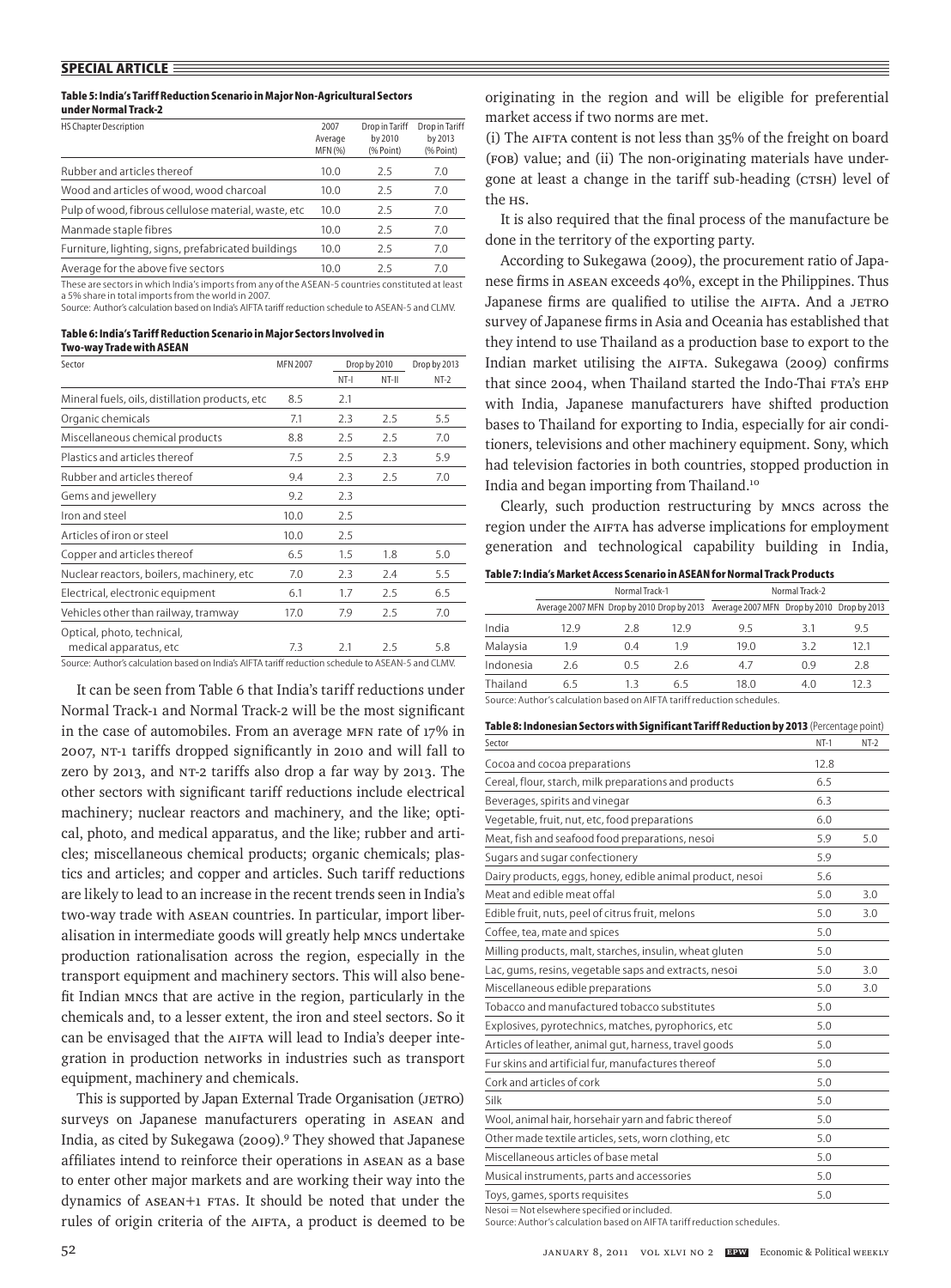#### **Table 9: India's Exports to Indonesia, 1995-2008** (Percentage share)

|   | Sector                                             | 1995 | 2002 | 2007      | 2008 | 2008<br>Rank   |
|---|----------------------------------------------------|------|------|-----------|------|----------------|
| 1 | Organic chemicals                                  | 3.9  | 8.0  | 20.7      | 15.5 | 2              |
| 2 | Mineral fuels, oils, distillation products, etc    | 0.2  | 17.5 | 12.1      | 23.1 | 13             |
| 3 | Iron and steel                                     | 8.6  | 5.9  | 11.9      | 6.8  | $\overline{4}$ |
| 4 | Residues, wastes of food industry, animal fodder   | 15.4 | 8.3  | 8.5       | 9.8  | 3              |
| 5 | Oil seed, oleagic fruits, grain, fruit, etc, nesoi | 5.1  | 3.6  | 6.7       | 5.5  | 5              |
| 6 | Cotton                                             | 1.3  | 2.3  | 4.8       | 4.7  | 6              |
| 7 | Sugars and sugar confectionery                     | 5.3  | 2.6  | 3.5       | 1.2  | 16             |
| 8 | Nuclear reactors, boilers, machinery, etc          | 5.6  | 3.7  | 3.2       | 3.7  | 8              |
| 9 | Copper and articles thereof                        | 0.0  | 0.1  | 3.0       | 2.2  | 11             |
|   | 10 Miscellaneous chemical products                 | 0.4  | 0.4  | 2.5       | 2.3  | 10             |
|   | 11 Vehicles other than railway, tramway            | 1.2  | 2.5  | 2.3       | 3.3  | 9              |
|   | 12 Manmade staple fibres                           | 0.1  | 0.4  | 2.2       | 1.4  | 15             |
|   | 13 Plastics and articles thereof                   | 0.6  | 2.2  | 1.6       | 1.0  | 17             |
|   | 14 Inorganic chemicals                             | 1.7  | 2.0  | 1.6       | 1.4  | 14             |
|   | 15 Electrical, electronic equipment                | 2.2  | 2.3  | 1.5       | 1.5  | 12             |
|   | 16 Tanning, dyeing extracts, etc                   | 1.3  | 1.9  | 1.5       | 1.5  | 13             |
|   | 17 Zinc and articles thereof                       | 0.0  | 0.0  | 1.3       | 0.8  | 19             |
|   | Cumulative total                                   | 53.0 | 63.9 | 88.8 85.6 |      |                |

Nesoi = Not elsewhere specified or included.

Source: Author's calculation based on UN Comtrade database.

especially if the country is unable to move up the value chain of industrial production. Further, greater trade integration with Asia through production chains will increase the country's vulnerability to external shocks, as was seen in the global crisis during 2008-09.

# **5 India's Market Access Scenario in ASEAN-5 Countries**

In this section we examine how much margin of preference India will gain in its important export sectors in ASEAN. Given that India already had significantly tariff-free trade with Singapore and that it will eliminate customs duties on all originating goods under this agreement, our focus is on Indonesia, Malaysia and Thailand, the three other major ASEAN trading partners.

As seen in Table 7 (p 52), the 2007 average applied MFN tariff rates in Malaysia and Indonesia were already relatively low for Normal Track-1 products (when compared to India's). Further, even though all NT-1 tariffs will drop to zero by 2013, there are unlikely to be any major immediate benefits for India in the Malaysian and Indonesian markets, as average tariff drops in 2010 in Malaysia's and Indonesia's NT-1 products are quite low.

In Thailand's case, the average drop in tariffs of 6.5 percentage points by 2013 is significant and we need to examine the Indian sectors that may be able to gain from this increase in market access there. When it comes to NT-2 products, Malaysia and Thailand had significantly higher 2007 MFN tariffs than India and the reductions in them in 2010 were comparable to those of India's. But the tariff reductions to be carried out by Malaysia and Thailand by 2013 are significantly larger for NT-2 products when compared to India's NT-2 reductions. So we examine the different sectors in Indonesia, Malaysia and Thailand that offer the greatest tariff reductions for Indian products.

Table 8 (p 52) lists the Indonesian sectors that offer the largest tariff reduction to India under the AIFTA's Normal Tracks 1 and 2. Comparing these with India's major export sectors to Indonesia (Table 9), it can be observed that we are currently not a significant exporter to Indonesia in any of the sectors with significant tariff reductions by 2013.

In the case of Malaysia's tariff reductions under the AIFTA, it is seen that India is likely to benefit from the increase in market access for cotton, rubber and rubber articles as well as manmade filaments, given that these are already among its exports to Malaysia (Tables 10 and 11).

In the case of Thailand (Tables 12 and 13, p 54), it is clear that vehicles other than railway and tramway, that is, automobiles, is an important sector of Indian exports to Thailand, which will gain from significant tariff reductions under the AIFTA.

It is observed that Indonesia's, Malaysia's and Thailand's largest tariff reductions under the AIFTA will occur in sectors consisting largely of agriculture and food products as well as a range of light manufacturing products, in which they are leading exporters. While some Indian firms might be able to make a presence in ASEAN markets (say, for Indian food products), it is overall

**Table 10: Malaysian Sectors with Significant Tariff Reduction by 2013** (Percentage point)

| Sector                                                                  | $NT-1$ | $NT-2$ | ST   |
|-------------------------------------------------------------------------|--------|--------|------|
| Bird skin, feathers, artificial flowers, human hair                     | 20.0   | 12.7   |      |
| Cocoa and cocoa preparations                                            | 13.0   |        |      |
| Beverages, spirits and vinegar                                          | 13.0   |        |      |
| Miscellaneous manufactured articles                                     | 10.8   | 13.3   | 34.0 |
| Cotton                                                                  | 9.5    |        | 4.2  |
| Miscellaneous edible preparations                                       | 7.8    |        |      |
| Manmade staple fibres                                                   | 7.4    |        | 4.5  |
| Manmade filaments                                                       | 7.0    |        | 4.7  |
| Tools, implements, cutlery, etc of base metal                           | 6.5    | 15.0   | 13.0 |
| Rubber and articles thereof                                             | 6.4    | 13.0   | 12.2 |
| Paper and paperboard, articles of pulp,                                 |        |        |      |
| paper and board                                                         | 6.1    | 12.7   |      |
| Source: Author's calculation based on AIFTA tariff reduction schedules. |        |        |      |

| Table 11: India's Exports to Malaysia, 1995-2008 (Percentage share) |  |
|---------------------------------------------------------------------|--|
|---------------------------------------------------------------------|--|

|                          | Sector                                                       | 1995 |                     |                |          | 2002 2007 2008 2008 Rank |
|--------------------------|--------------------------------------------------------------|------|---------------------|----------------|----------|--------------------------|
| 1                        | Copper and articles thereof                                  | 0.8  |                     | 0.9 12.5 11.6  |          | $\overline{\phantom{a}}$ |
| $\overline{\phantom{a}}$ | Cereals                                                      | 0.6  |                     | 10.6 10.0 11.0 |          | 3                        |
| 3                        | Mineral fuels, oils, distillation products, etc              | 0.1  | 3.4                 |                | 8.7 13.3 | 1                        |
| 4                        | Organic chemicals                                            | 2.2  | 2.7                 | 6.2            | 7.7      | $\overline{4}$           |
| 5                        | Nuclear reactors, boilers, machinery, etc                    | 12.7 | 5.7                 | 5.9            | 4.0      | 6                        |
| 6                        | Coffee, tea, maté and spices                                 | 1.5  | 1.6                 | 5.8            | 2.9      | 9                        |
| 7                        | Iron and steel                                               | 7.2  | 3.2                 | 5.3            | 2.2      | 15                       |
| 8                        | Meat and edible meat offal                                   | 13.9 | 10.7                | 4.7            | 3.8      | $\overline{7}$           |
| 9                        | Electrical, electronic equipment                             | 5.4  | 4.1                 | 3.4            | 2.9      | 10                       |
|                          | 10 Articles of iron or steel                                 | 3.6  | 2.0                 | 3.1            | 2.9      | 8                        |
| 11                       | Edible vegetables and certain roots and tubers               | 5.9  | 3.6                 | 3.0            | 2.3      | 14                       |
|                          | 12 Aluminium and articles thereof                            | 0.4  | 2.1                 | 2.9            | 4.1      | 5                        |
|                          | 13 Oil seed, oleagic fruits, grain, seed, fruit, etc, nesoi  | 1.6  | 1.6                 | 2.3            | 1.7      | 17                       |
|                          | 14 Articles of apparel, accessories, not knit or crochet     | 1.5  | 3.8                 | 1.8            | 1.4      | 18                       |
|                          | 15 Cotton                                                    | 7.4  | 4.9                 | 1.7            | 1.4      | 19                       |
|                          | 16 Miscellaneous chemical products                           | 1.8  | 1.7                 | 1.5            | 1.3      | 20                       |
|                          | 17 Raw hides and skins (other than fur skins) and leather    | 0.5  | 0.7                 | 1.5            | 1.3      | 21                       |
|                          | 18 Rubber and articles thereof                               | 0.5  | 1.1                 | 1.3            | 2.0      | 16                       |
|                          | 19 Manmade filaments                                         | 1.4  | 2.5                 | 1.2            | 0.8      | 23                       |
|                          | 20 Gems and jewellery, etc                                   | 1.2  | 2.1                 | 1.2            | 0.7      | 28                       |
|                          | 21 Residues, wastes of food industry, animal fodder          | 9.3  | 0.1                 | 1.1            | 2.4      | 13                       |
|                          | 22 Fish, crustaceans, molluscs, aquatic invertebrates, nesoi | 4.0  | 1.7                 | 1.0            | 0.5      | 32                       |
|                          | 23 Animal, vegetable fats and oils, cleavage products, etc   | 0.3  | 0.4                 | 1.0            | 1.3      | 22                       |
|                          | Cumulative total                                             |      | 83.9 71.2 87.1 83.7 |                |          |                          |

Nesoi = Not elsewhere specified or included.

Source: Author's calculation based on UN Comtrade database.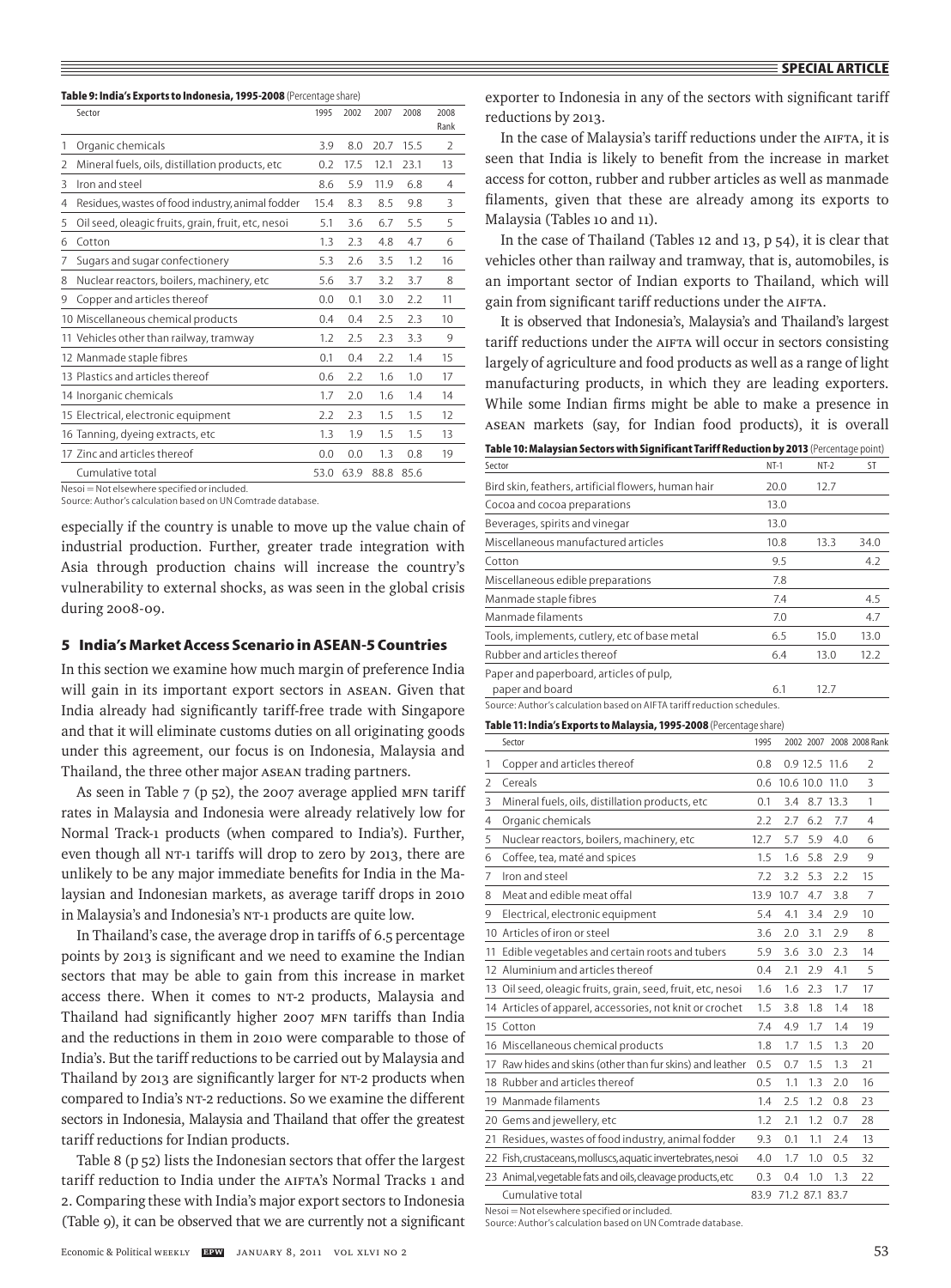| Table 12: Thailand's Sectors with Significant Tariff Reduction by 2013 (Percentage point) |        |        |      |
|-------------------------------------------------------------------------------------------|--------|--------|------|
| Sector                                                                                    | $NT-1$ | $NT-2$ | ST   |
| Articles of apparel, accessories, not knit or crochet                                     | 32.5   |        | 15.4 |
| Meat and edible meat offal                                                                | 30.0   | 35.5   | 19.2 |
| Live trees, plants, bulbs, roots, cut flowers, etc                                        | 30.0   |        | 18.3 |
| Edible vegetables and certain roots and tubers                                            | 30.0   | 27.2   | 21.0 |
| Manufactures of plaiting material, basketwork, etc                                        | 30.0   |        |      |
| Articles of apparel, accessories, knit or crochet                                         | 30.0   |        | 15.0 |
| Footwear, gaiters and the like, parts thereof                                             | 30.0   | 19.0   | 11.3 |
| Coffee, tea, maté and spices                                                              | 27.0   | 15.0   | 15.0 |
| Dairy products, eggs, honey, edible animal products, nesoi                                | 26.7   |        | 15.0 |
| Bird skin, feathers, artificial flowers, human hair                                       | 25.8   |        | 15.0 |
| Vegetable, fruit, nut, etc, food preparations                                             | 25.7   |        | 15.0 |
| Meat, fish and seafood food preparations, nesoi                                           | 24.7   | 16.0   | 15.0 |
| Miscellaneous edible preparations                                                         | 24.4   | 13.0   | 15.0 |
| Cereal, flour, starch, milk preparations and products                                     | 24.3   |        | 15.0 |
| Arms and ammunition, parts and accessories thereof                                        | 24.0   |        |      |
| Other made textile articles, sets, worn clothing, etc                                     | 23.4   | 7.0    | 14.6 |
| Headgear and parts thereof                                                                | 22.5   |        | 15.0 |
| Umbrellas, walking-sticks, seat-sticks, whips, etc                                        | 22.0   | 19.0   |      |
| Edible fruit, nuts, peel of citrus fruit, melons                                          | 21.1   | 28.0   | 10.7 |
| Sugars and sugar confectionery                                                            | 21.0   |        | 24.0 |
| Explosives, pyrotechnics, matches, pyrophorics, etc                                       | 20.0   | 10.0   |      |
| Articles of leather, animal gut, harness, travel goods                                    | 20.0   | 16.0   | 13.2 |
| Ceramic products                                                                          | 19.8   | 7.0    | 7.5  |
| Milling products, malt, starches, insulin, wheat gluten                                   | 19.3   |        | 15.7 |
| Furniture, lighting, signs, prefabricated buildings                                       | 18.4   | 11.3   |      |
| Animal, vegetable fats and oils, cleavage products, etc                                   | 17.5   | 12.8   | 12.8 |
| Works of art, collectors pieces and antiques                                              | 17.1   |        |      |
| Essential oils, perfumes, cosmetics, toiletries                                           | 15.7   | 10.0   | 10.0 |
| Miscellaneous manufactured articles                                                       | 15.2   | 11.5   | 0.0  |
| Beverages, spirits and vinegar                                                            | 15.0   |        | 43.5 |
| Vehicles other than railway, tramway                                                      | 14.2   | 7.9    | 19.1 |
| Toys, games, sports requisites                                                            | 13.8   | 9.2    | 4.0  |
| Cocoa and cocoa preparations                                                              | 12.9   |        | 4.0  |
| Live animals                                                                              | 12.1   | 19.0   |      |
| Miscellaneous articles of base metal                                                      | 12.0   | 8.5    | 15.0 |
| Tools, implements, cutlery, etc of base metal                                             | 11.9   | 10.2   | 15.0 |
| Products of animal origin, nesoi                                                          | 10.4   |        |      |
| Musical instruments, parts and accessories                                                | 10.0   | 9.4    |      |

Nesoi = Not elsewhere specified or included.

Source: Author's calculation based on AIFTA tariff reduction schedules.

| Table 13: India's Exports to Thailand (1995-2008, Percentage share) |  |  |
|---------------------------------------------------------------------|--|--|
|---------------------------------------------------------------------|--|--|

|    | Sector                                                           | 1990      | 1995      | 2002 2007 |                |          | 2008 2008 Rank |
|----|------------------------------------------------------------------|-----------|-----------|-----------|----------------|----------|----------------|
| 1  | Gems and jewellery, etc                                          |           | 50.7 48.6 | 35.9 23.1 |                | 17.8     | 1              |
| 2  | Mineral fuels, oils, distillation products, etc                  | 0.0       | 0.2       |           | 7.1 11.1       | 2.5      | 11             |
| 3  | Copper and articles thereof                                      | 0.1       | 0.0       |           | 7.3 10.7       | 9.8      | 4              |
| 4  | Iron and steel                                                   | 3.0       | 5.7       | 6.7       |                | 7.5 14.7 | $\mathcal{P}$  |
| 5  | Organic chemicals                                                | 4.4       | 5.0       | 6.6       | 7.2            | 6.6      | 5              |
| 6  | Residues, wastes of food industry, animal fodder                 | 7.2       | 13.7      | 4.5       |                | 7.1 10.8 | 3              |
| 7  | Nuclear reactors, boilers, machinery, etc                        | 7.0       | 3.4       | 4.7       | 5.8            | 5.4      | 6              |
| 8  | Cotton                                                           | 13.9      | 3.2       | 1.0       | 4.0            | 3.2      | 8              |
| 9  | Vehicles other than railway, tramway                             | 1.3       | 0.5       | 0.8       | 3.0            | 3.6      | 7              |
|    | 10 Miscellaneous chemical products                               | 0.6       | 1.2       | 2.9       | 2.8            | 7.7      | 9              |
|    | 11 N/A                                                           | 0.5       | 3.3       | 5.4       | 1.6            | 1.9      | 12             |
|    | 12 Pharmaceutical products                                       | 2.1       | 1.1       | 1.1       | 1.6            | 1.8      | 14             |
| 13 | Tanning, dyeing extracts, tannins,<br>derivatives, pigments, etc | 7.4       | 1.7       | 1.6       | 1.5            | 1.8      | 13             |
|    | 14 Plastics and articles thereof                                 | 0.1       | 0.5       | 0.5       | 1.5            | 1.5      | 15             |
|    | 15 Electrical, electronic equipment                              | 0.8       | 1.0       | 1.0       | 1.3            | 2.6      | 10             |
|    | Cumulative total                                                 | 94.2 89.1 |           |           | 87.1 89.8 86.6 |          |                |

Source: Author's calculation based on UN Comtrade database.

unlikely that Indian companies, in particular SMEs, will be able to gain significantly from this preferential access. In the case of light manufactured goods, Indian companies will also be competing with China, which already has an FTA with ASEAN.

# **6 Concluding Observations**

Presenting an overview of the pattern and composition of India's global trade as well as its trade with the major ASEAN countries, this paper argues that recent trends in India's export and import structures point to its increasing participation in FDI-driven production networks centred on ASEAN. The implications of India's tariff reduction commitments under the AIFTA for its agricultural and non-agricultural sectors were analysed against this backdrop.

It is established that ASEAN countries will gain significantly increased market access in India in several semi-processed or processed agricultural products. Both the reduced demand for local agricultural products because of this and increased imports of close substitutes could lead to a fall in the prices of local crops, thus adversely affecting the domestic agricultural sector. Further, Indian SMEs in agriculture-related products and food products, as well as in some intermediate goods and light manufacturing products are likely to be negatively affected by the drastic tariff liberalisation under the AIFTA.

However, import liberalisation in intermediate goods will impel MNCs to undertake production rationalisation across the region, particularly in the transport equipment and machinery sectors. This might also help Indian MNCs that are active in the region, especially in the chemicals and iron and steel sectors. The paper argues that this will lead to India's deeper integration in production networks in some industries such as machinery, chemicals and transport equipment. On the other hand, there are hardly any immediate benefits for Indian producers as average percentage tariff drops in Malaysia, Indonesia and Thailand's Normal Track products are much lower than India's. Further, the ASEAN-5 economies are leading exporters of light manufacturing products. India will also be competing with China and South Korea in the ASEAN market, which already have FTAs with ASEAN. Thus Indian SMEs will find it difficult to hold their own against these countries in such sectors.

Apart from China and South Korea, ASEAN has also signed FTAs with a number of other major countries such as Australia and New Zealand. While India has signed a CECA with South Korea, other countries could make use of the AIFTA to route their products through ASEAN into the Indian market. China is a major producer of agricultural goods and a variety of other manufactured goods. Meanwhile, the fall in Japan's share in India's imports is linked to Japanese MNCs reorganising their production networks in Asia after the progress of bilateral FTAs in the region. It should also be noted that Australia and New Zealand are major producers of milk products. So the rise in India's imports could be much more than is currently possible to envisage. There is also little doubt that companies across these countries will reorganise their production and procurement strategies, following the Japanese example. The consequent decline in the need for setting up production facilities in India in favour of imports from any of these